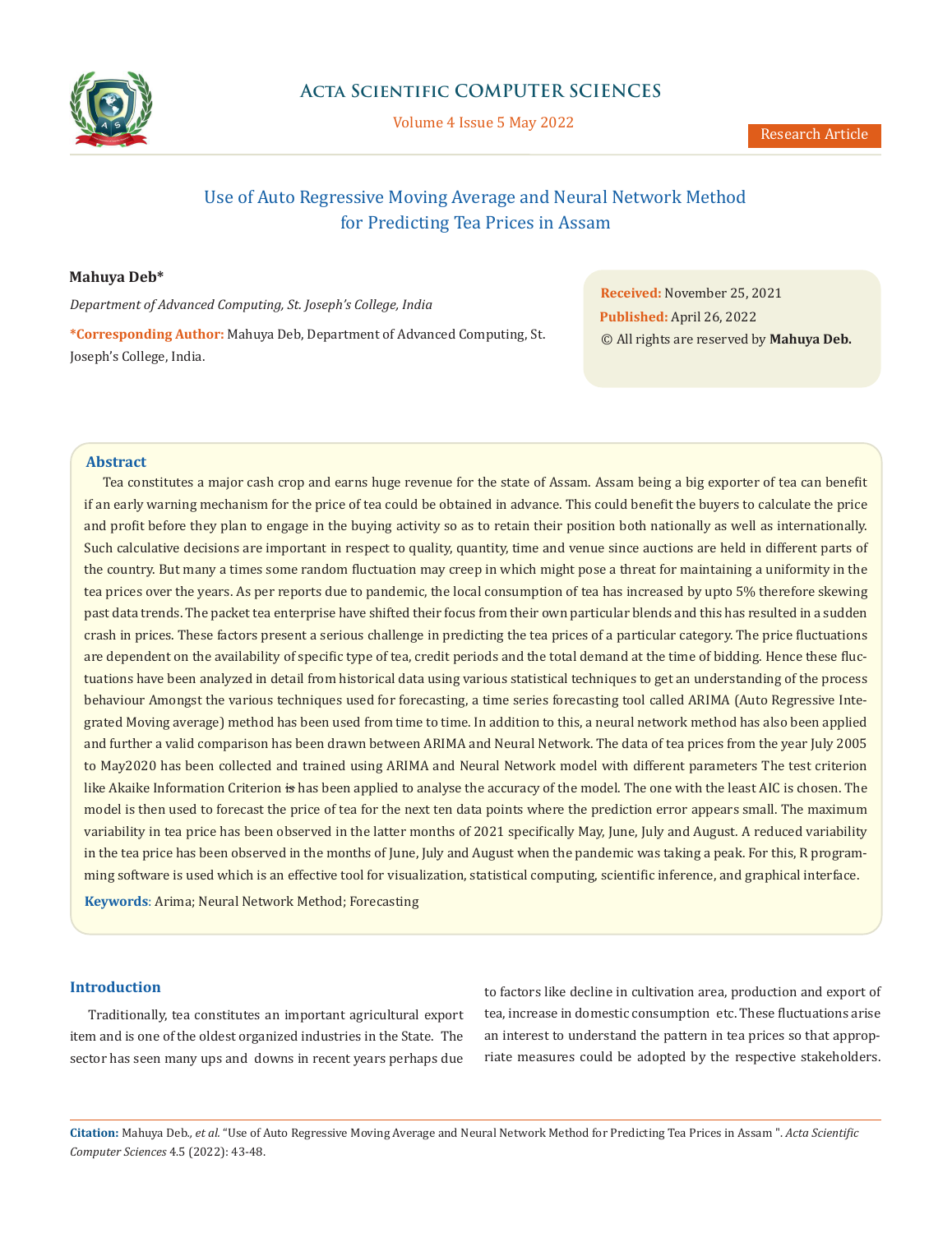Against this perspective time series analysis with some margin of error would give an insight to estimate the future values of a series from its past values. Time series has wide application in different field ranging from economy, finance, business etc to name a few. Among the various methods of forecasting ARIMA model is the most widely used. However, in recent times neural network methods has occupied an important place in predictive analytics. Neural networks are a comprehensive family of machine learning and of late their application in economics and finance has increased considerably. The aim of this paper is to see the application of both ARIMA and neural networks in predicting the tea prices in Assam. With this objective an exhaustive literature review is undertaken to get an insight into the forecasting techniques adopted from time to time by researchers in predicting a certain phenomenon.

#### **Literature review**

[1] studied the pattern of tea growth in Assam, which was the first tea growing state in India. She gave a historical perspective of the growth of tea and the measure that the British Govt took for the tea growers' paper  $\lceil 2 \rceil$ . In their study considered two important regions which grew tea i.e., north and south India for studying the volatility in tea prices. Autoregressive integrated moving average (ARIMA) model was used for this analysis. The possible factors identified were weather conditions, and variousproduction related factors [3]. considered India's weekly tea auction price have been considered in the year 2013 to 2014 followed by application of the ARMA model to analyse the data and tested it for stability, autocorrelation and partial correlation test. Finally, the ARIMA (1,1) was established  $[4]$ . in their article reviewed and examined the approaches for modelling tea price. They found the VAR techniques more useful as it could model the non-structural relationship of tea price alongside other time series variables which are endogenous and exogenous in nature. They contributed to the existing literature regarding the use of various forecasting tools in tea prices [5]. used seasonal autoregressive integrated moving average modelling techniques in an analysis of monthly cocoa prices [6].

 Considered the Auto-Regressive Integrated Moving Average (ARIMA) model to predict the amount of tea production in Bangladesh. The predicted model behaved good enough statistically. Similar work was carried out by [7] in Sri Lanka. Box and Jenkins ARIMA model approach was applied to fit the time sris model  $[8]$ . In his paper studied the use of artificial neural network as an advanced time series forecasting models through a systematic literature review.

### **Objective**

The primary objective in this study is to use forecasting tools like ARIMA and neural network methods for predicting the tea prices of Assam. Data for the same is collected from July 2005 to March 2020(www. indexmundi.com)

#### **Method and Methodology**

Autoregressive Integrated Moving Average (ARIMA) model of Time Series Analysis Technique which is a generalization of Auto Regressive (AR) and Moving Average (MA) including the notion of stationary (integration) is used in this paper. Considered to be one of the most popular models it is used to predict a linear time series data, Auto Regression Integrated Moving Average is specified by three ordered parameters  $(p, d, q)$  wherep denotes the order of the autoregressive model (time lags), d is the degree of differencing, q is the order of moving average model.

Before developing an ARIMA model stationarity of the data needs to be ascertained i.e., whether mean and variance of the data is constant over time. For this it is essential to check the correlogram or the autocorrelation function (ACF) and partial ACF (PACF) of the time series data. In ARIMA model the future value of the variable is expressed as a linear combination of past values and past errors.

### **ARIMA model in words**

Predicted Yt is given by the following equation

 $Y_t$  = constant +Lagged values of Y (upto p lags) + Lagged forecast errors (upto q lags)

Predicted Yt = Constant + Linear combination Lags of Y (upto p lags) + Linear Combination of Lagged forecast errors (upto q lags)

$$
Y_{t} = \alpha + \beta_{1} Y_{t-1} + \beta_{2} Y_{t-2} + \ldots + \beta_{p} Y_{t-p} \epsilon_{t} + \phi_{1} \epsilon_{t-1} + \phi_{2} \epsilon_{t-2} + \ldots + \phi_{q} \epsilon_{t-q}
$$
  
\n
$$
\ldots \ldots \ldots \text{Eq (1)}
$$

**i.e.** 
$$
Y_t = c + \hat{y}
$$
,  $a \, Y_{t-1} + \hat{y}$ ,  $c \, Y_{t-1} = 0$    
  $j=1 \, j$   $j = 1$ 

The data is analysed using R programming. The various steps that are followed here are stated below:

44

**Citation:** Mahuya Deb*., et al.* "Use of Auto Regressive Moving Average and Neural Network Method for Predicting Tea Prices in Assam ". *Acta Scientific Computer Sciences* 4.5 (2022): 43-48.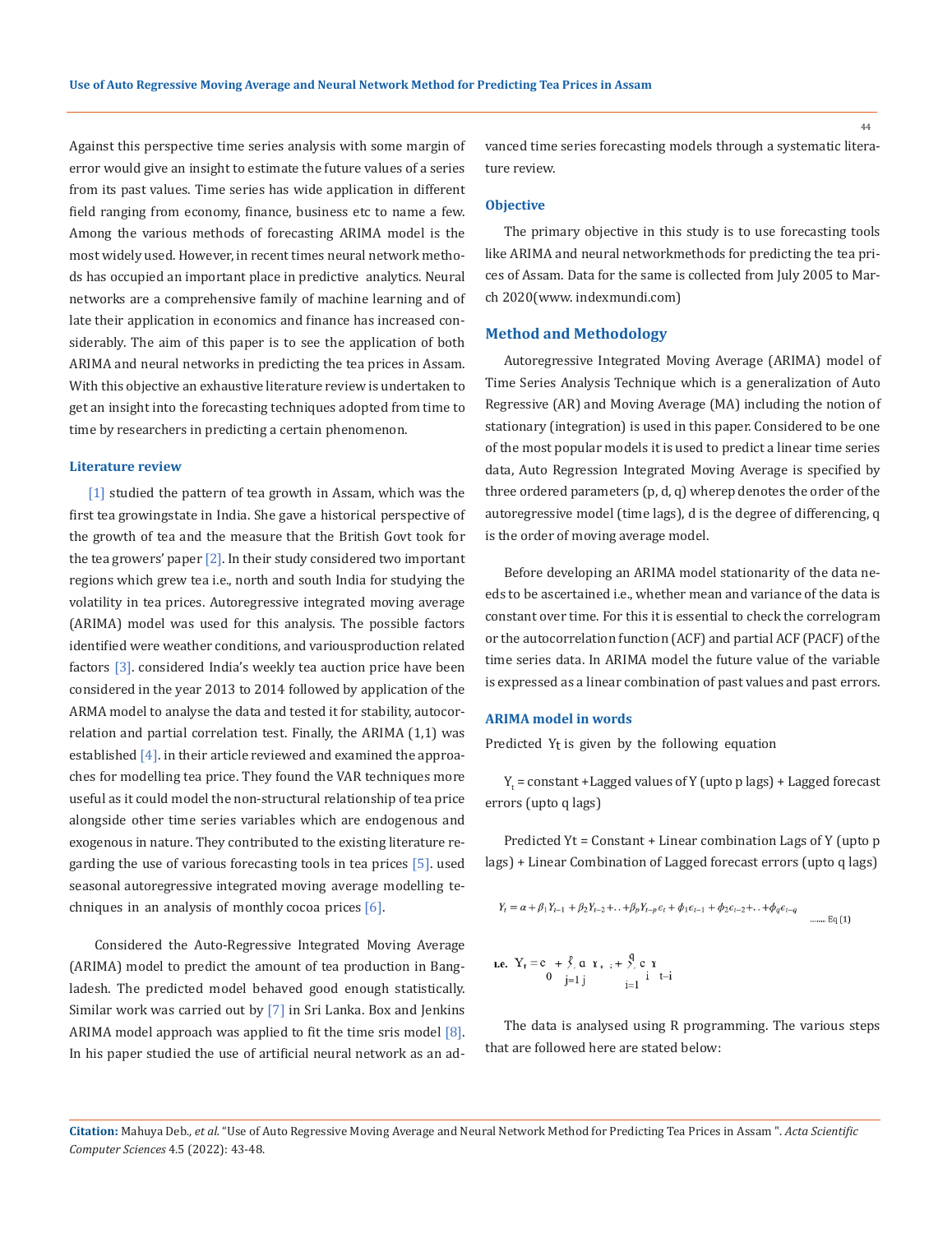- Test for stationarity adf. test () from library t series
- Testing for autocorrelations -acf () and pacf () plots from R base or tsdisplay () from library(forecast)
- Use of dfw () for differencing
- Setting up an ARIMA Model
- Checking the AIC information criterion for model accuracy
- Forecast the future based on the selected model
- Checking the residuals -check residuals () from library 'forecast'

The data related to the tea prices is obtained from the year June 2005 -May 2020. The graph for the data is obtained as follows. The graph for the same is plotted with tea price along the y-axis and time points along the x-axis as viewed in figure 1. The graph clearly indicates fluctuations in the price of tea with a steep rise around the yer 2015-17 and again a sharp decline thereafter little ups and downs throughout the time periods. A closer look at the data is revealed through decomposing the data which is presented in figure 2. Clearly there is no evidence of stationarity in the given data. This is tested using the Augmented Dicky Fuller test.



**Figure 1:** The graph of the time series.

Now we use the following test for ARIMAadf. test (monthprice1)

The software generated a set of indicators which suggest the presence/absence of stationarity in the data.

### **Augmented Dickey-Fuller Test**

#### data: monthprice1

Dickey-Fuller =  $-3.3012$ , Lag order = 5, p-value =  $0.07304$ alternative hypothesis: stationary



**Figure 2:** Decomposition of time series.

#### Acf (monthprice1)

As the p value is greater than 0.05 this suggests that we accept the null hypothesis of no stationarity in the data. This is also confirmed using the ACF and PACF plots.

The plots to suggest that the data is not stationary as the values cross the threshold values at every point

Therefore, to ensure that the data is stationary we take the difference of 1<sup>st</sup> order using Durbin-Watson test. Thisis ensured using the following function:

Dw test (monthprice1  $[-180]$  ~ monthprice1  $[-1]$ )

# **Durbin-Watson test**

data: (monthprice1[-180]  $\sim$  monthprice1[-1]) DW = 1.7102, p-value = 0.08151

Alternative hypothesis: true autocorrelation is greater than 0



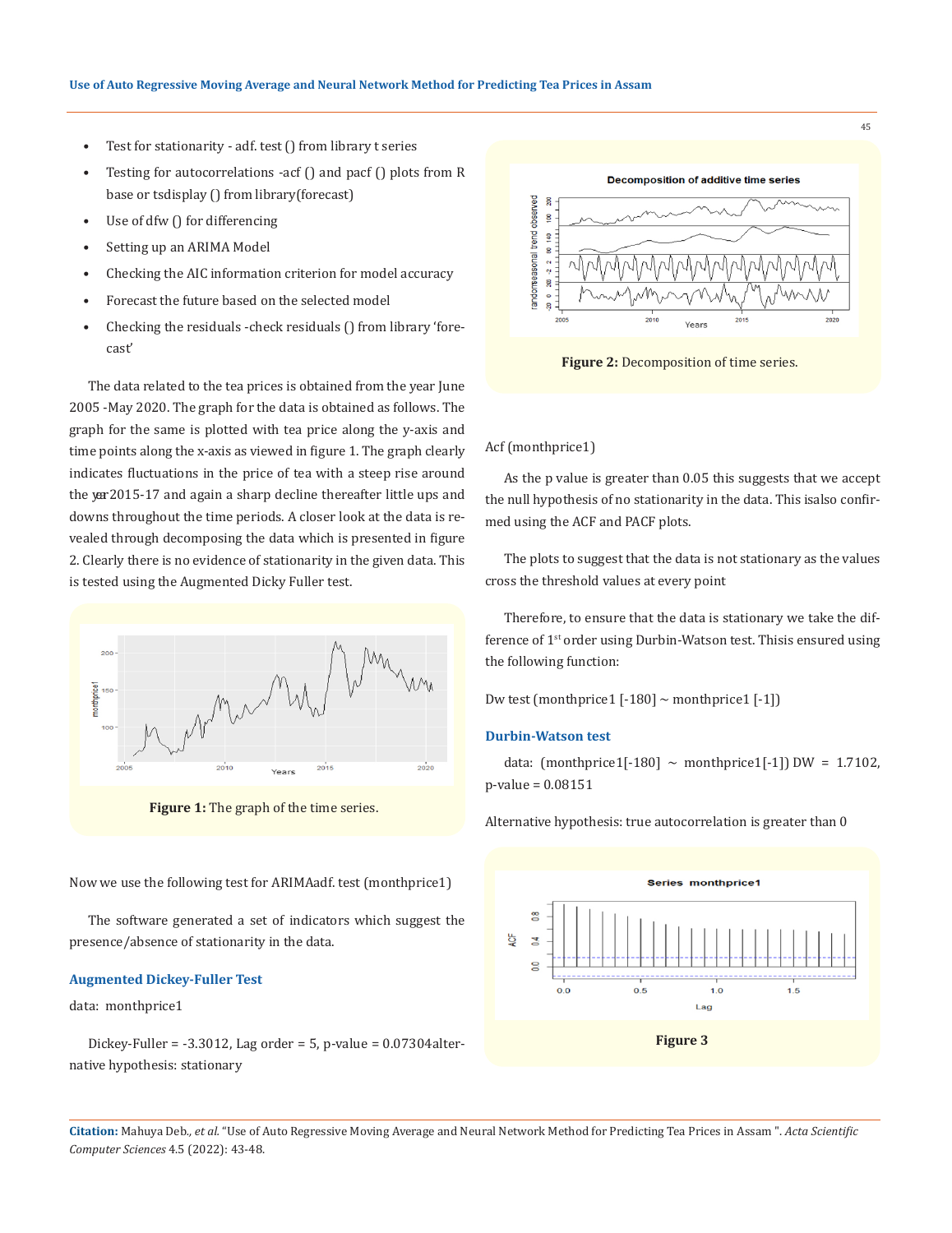#### **Use of Auto Regressive Moving Average and Neural Network Method for Predicting Tea Prices in Assam**



As p > .05 it confirms the absence of autocorrelation is the data. Hence it is desired to fit an ARIMA model. The choice of the best model depends on the AIC criterion. Among the various models tested the one with the lowestAIC is fitted.

auto. arima (teaprice1, trace = T, stepwise = F, approximation = F) Best model: ARIMA (2, 1, 3)

Series: month price1ARIMA (2, 1, 3)

Coefficients:

|     | ar1 | ar2                             | $ma1$ | ma2               | ma3    |
|-----|-----|---------------------------------|-------|-------------------|--------|
|     |     | $1.1882$ 00.7885 -1.1062        |       | $0.5400$ $0.2445$ |        |
| S.E |     | $ 0.0885 \t  0.0840 \t  0.1057$ |       | 0.1321            | 0.0764 |

**Table a**

sigma ^2 estimated as 78.22: log likelihood = -642 AIC = 1296 AICc = 1296.49 BIC = 1315.12

Once the ARIMA model is fitted next step that follows is to forecast the future values of tea prices in Assam.

Arimafore < -forecast (monthprice1, h = 15) arimafore

Now the model is checked for residuals. Check residuals (arimafore)

Ljung-Box test

data: Residuals from ETS (A, N, N)

 $Q^*$  = 65.608, df = 22, p-value = 3.187e-06Model df: 2. Total lags used: 24

|                       |                       |        | 46           |
|-----------------------|-----------------------|--------|--------------|
| <b>Point Forecast</b> | <b>Point Forecast</b> | Lo95   | <b>Hi 95</b> |
| Jun-20                | 149.0511              | 130.91 | 167.18       |
| $ ul-20$              | 149.0511              | 123.4  | 174.69       |
| Aug- $20$             | 149.0511              | 117.64 | 180.45       |
| $Sep-20$              | 149.0511              | 112.78 | 185.31       |
| $Oct-20$              | 149.0511              | 108.5  | 189.59       |
| $Nov-20$              | 149.0511              | 104.63 | 193.46       |
| $Dec-20$              | 149.0511              | 101.07 | 197.02       |
| Jan- $21$             | 149.0511              | 97.76  | 200.33       |
| $Feh-21$              | 149.0511              | 94.65  | 203.44       |
| $Mar-21$              | 149.0511              | 91.71  | 206.39       |
| Apr-21                | 149.0511              | 88.91  | 209.18       |
| $May-21$              | 149.0511              | 86.23  | 211.86       |
| Jun- $21$             | 149.0511              | 83.67  | 214.4        |
| Jul-21                | 149.0511              | 81.2   | 216.89       |
| Aug- $21$             | 149.0511              | 78.82  | 219.27       |

**Table b**



The residual test ensures normality of the model.

Now we use the neural network model fit = nnetar (monthprice1)

nnet forecast<-forecast (fit,  $h = 15$ ,  $PI = F$ ) nanoforests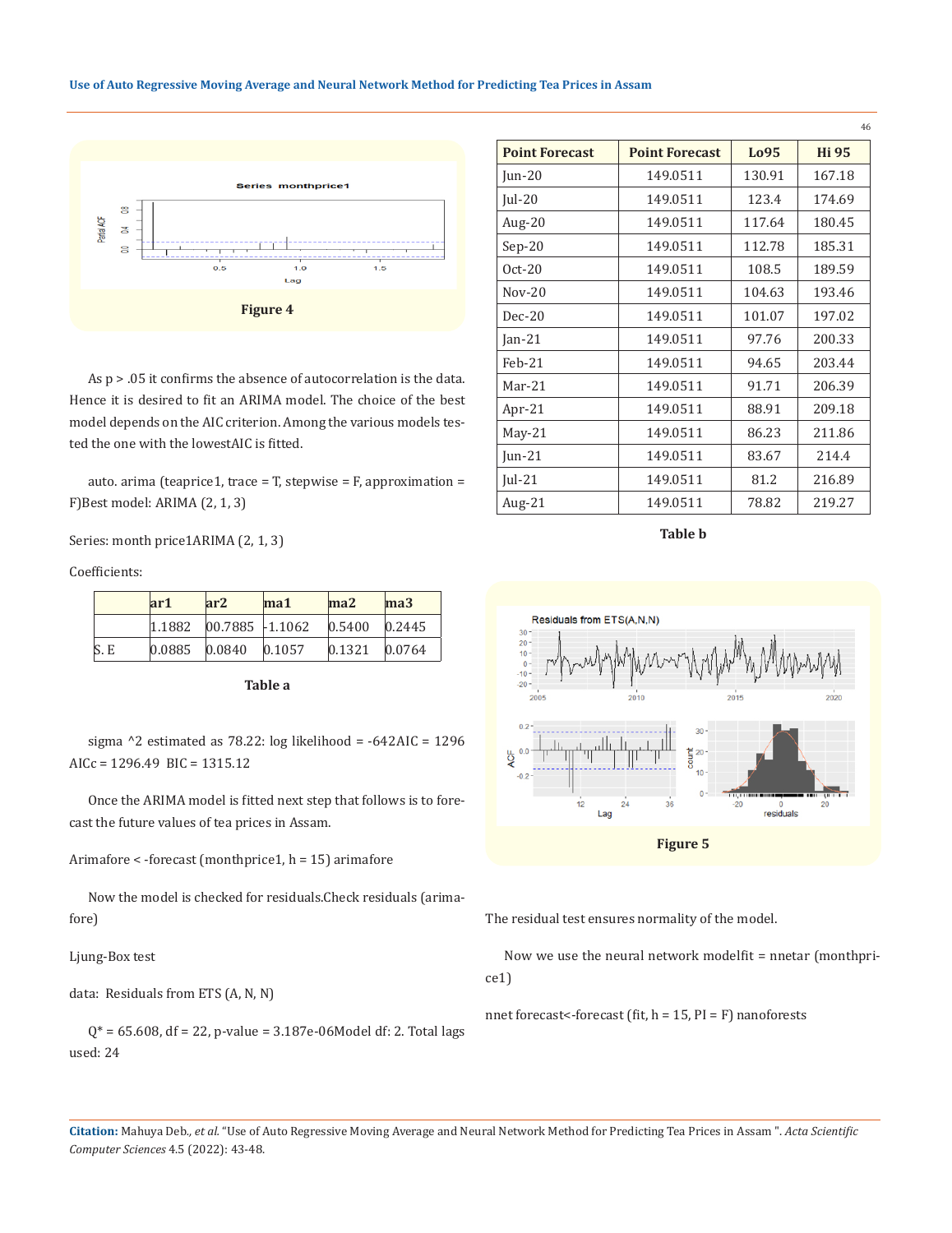| <b>Year</b> | <b>Point forecast</b> |
|-------------|-----------------------|
| Jun 2020    | 146.8527              |
| July        | 146.5185              |
| Aug         | 146.7491              |
| Sept        | 147.5081              |
| 0ct         | 148.9843              |
| Nov         | 149.9267              |
| Dec         | 150.3161              |
| Jan 2021    | 150.9743              |
| Feb         | 150.7753              |
| Mar         | 150.2871              |
| April       | 150.5262              |
| May         | 150.2109              |
| June        | 149.7146              |
| July        | 149.2214              |
| August      | 148.7960              |

**Table c**

#### plot(nnetforecast)





A comparison between ARIMA and Neural Network can be obtained from the graph below. While the ARIMA plot shows a horizontal straight line, neural network plot shows a small descend and then again, a rise in the prices giving a more real time fluctuation.

Autoplot (monthprice1) + forecast: autolayer (nnetforecast \$ mean, series = 'nnetar model') + foreca st: autolayer (arimafore \$ mean, series = 'ARIMA model')



# **Conclusion**

One of the most important elements of decision making is predicting the occurrence of macroeconomic variables. Exponential smoothing tools and ARIMA have been used for quite sometimes and of late neural networks have occupied a much better position with regard to forecasting. While the ARIMA forecasted values were mostly similar, the neural network model reflected a pattern. This calls for introspection on the part of those people engaged in this trade to understand the factors responsible for such ups and downs in tea prices. It also makes us believe that the better the tool used the better is the prediction or in other words as we go on increasing the complexities in the model betterare the predictions. However, it deserves special mention that this modelling is obtained ignoring the COVID influence prevalent in recent times.

### **Bibliography**

- 1. [Roy S. "Historical Review of Growth of Tea Industries in India:](http://www.ipedr.com/vol5/no1/35-H00082.pdf) A Study of Assam Tea". [InternationalConference](http://www.ipedr.com/vol5/no1/35-H00082.pdf) on Social Science and Humanity, IPEDR. IACSIT Press, [Singapore 5 \(2011\).](http://www.ipedr.com/vol5/no1/35-H00082.pdf)
- 2. [Chaudhry](https://www.researchgate.net/publication/318362722_A_TIME_SERIES_ANALYSIS_OF_AUCTION_PRICES_OF_INDIAN_TEA) S., *et al*. "A time series analysis of auction prices of Indian tea". *[International](https://www.researchgate.net/publication/318362722_A_TIME_SERIES_ANALYSIS_OF_AUCTION_PRICES_OF_INDIAN_TEA) Journal of Research in Economics and Social Sciences* [7.6 \(2017\): 100-111.](https://www.researchgate.net/publication/318362722_A_TIME_SERIES_ANALYSIS_OF_AUCTION_PRICES_OF_INDIAN_TEA)
- 3. [Gunathilaka RD and Tularam GA. "The tea industry and a re](https://www.researchgate.net/publication/292071605_The_Tea_Industry_and_a_Review_of_Its_Price_Modelling_in_Major_Tea_Producing_Countries)[view of its price modelling in major teaproducing countries".](https://www.researchgate.net/publication/292071605_The_Tea_Industry_and_a_Review_of_Its_Price_Modelling_in_Major_Tea_Producing_Countries) *[Journal of Management and Strategy](https://www.researchgate.net/publication/292071605_The_Tea_Industry_and_a_Review_of_Its_Price_Modelling_in_Major_Tea_Producing_Countries)* 7 (2016): 21-36.
- 4. Hossain M and Abdulla F. ["Forecasting the](https://www.researchgate.net/publication/283495375_Forecasting_the_Tea_Production_of_Bangladesh_Application_of_ARIMA_Model) Tea Production of Bangladesh: Application of ARIMA [Model \(2015\).](https://www.researchgate.net/publication/283495375_Forecasting_the_Tea_Production_of_Bangladesh_Application_of_ARIMA_Model)